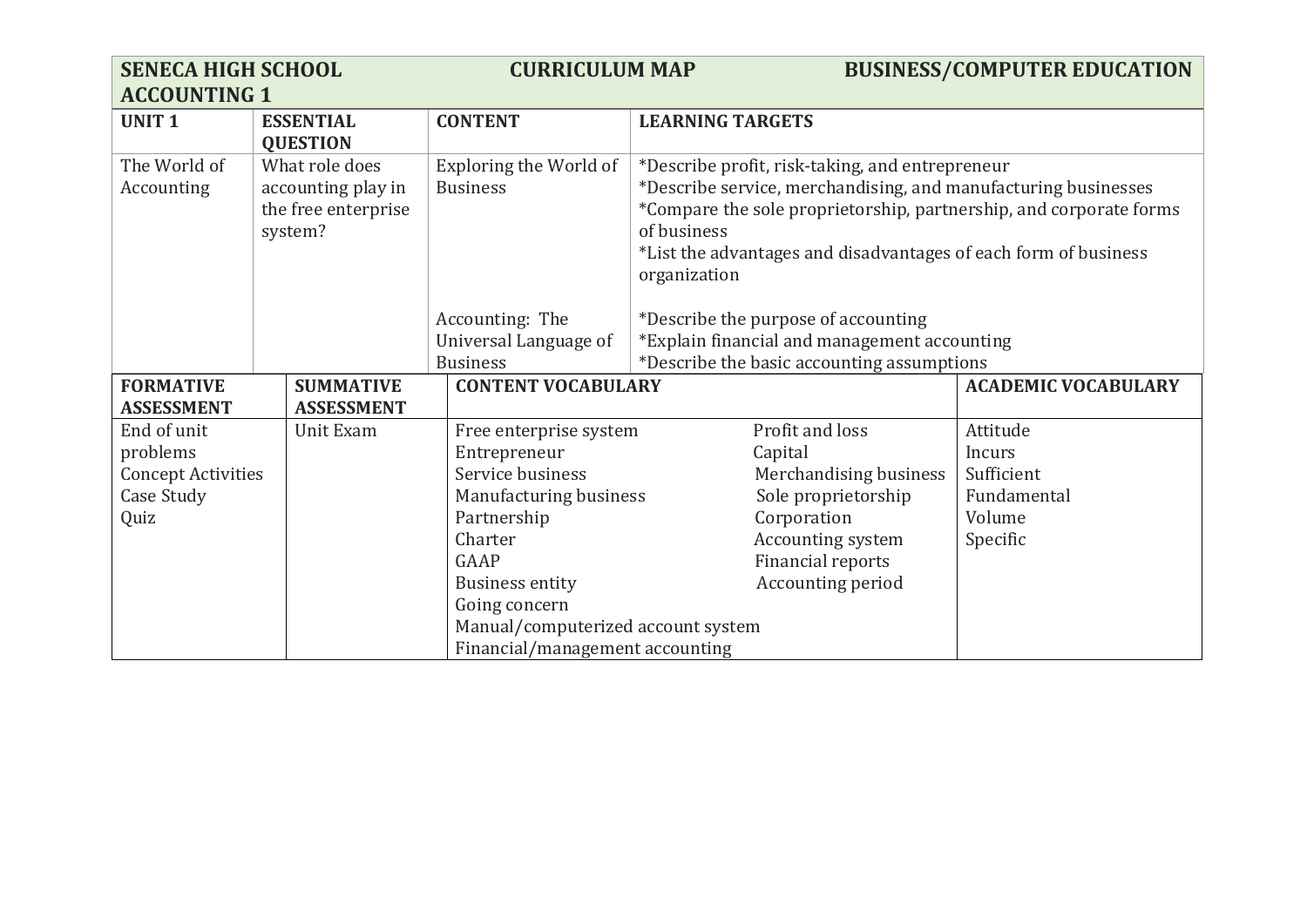| <b>CONTENT TASKS</b>     | <b>READING TASKS</b>                 | <b>WRITING TASKS</b> | <b>MATERIALS USED</b>             |
|--------------------------|--------------------------------------|----------------------|-----------------------------------|
| --chapter review sheet   | --read sample resumes                | --create a resume    | Accounting book                   |
| --problems at the end of |                                      |                      | Web links for resumes             |
| the unit                 |                                      |                      |                                   |
| <b>STANDARDS</b>         | <b>CCSSELA</b>                       | <b>CCSSM</b>         | <b>NBEA</b>                       |
|                          | Reading in Science and Technical     |                      | I.A.2 I.B.5 I.C.4 II.A.13 II.A.14 |
|                          | Subjects 9-10.1, 4, 5                |                      |                                   |
|                          | Writing in History, SS, Science, and |                      |                                   |
|                          | Technical Subjects 9-10.2, 9         |                      |                                   |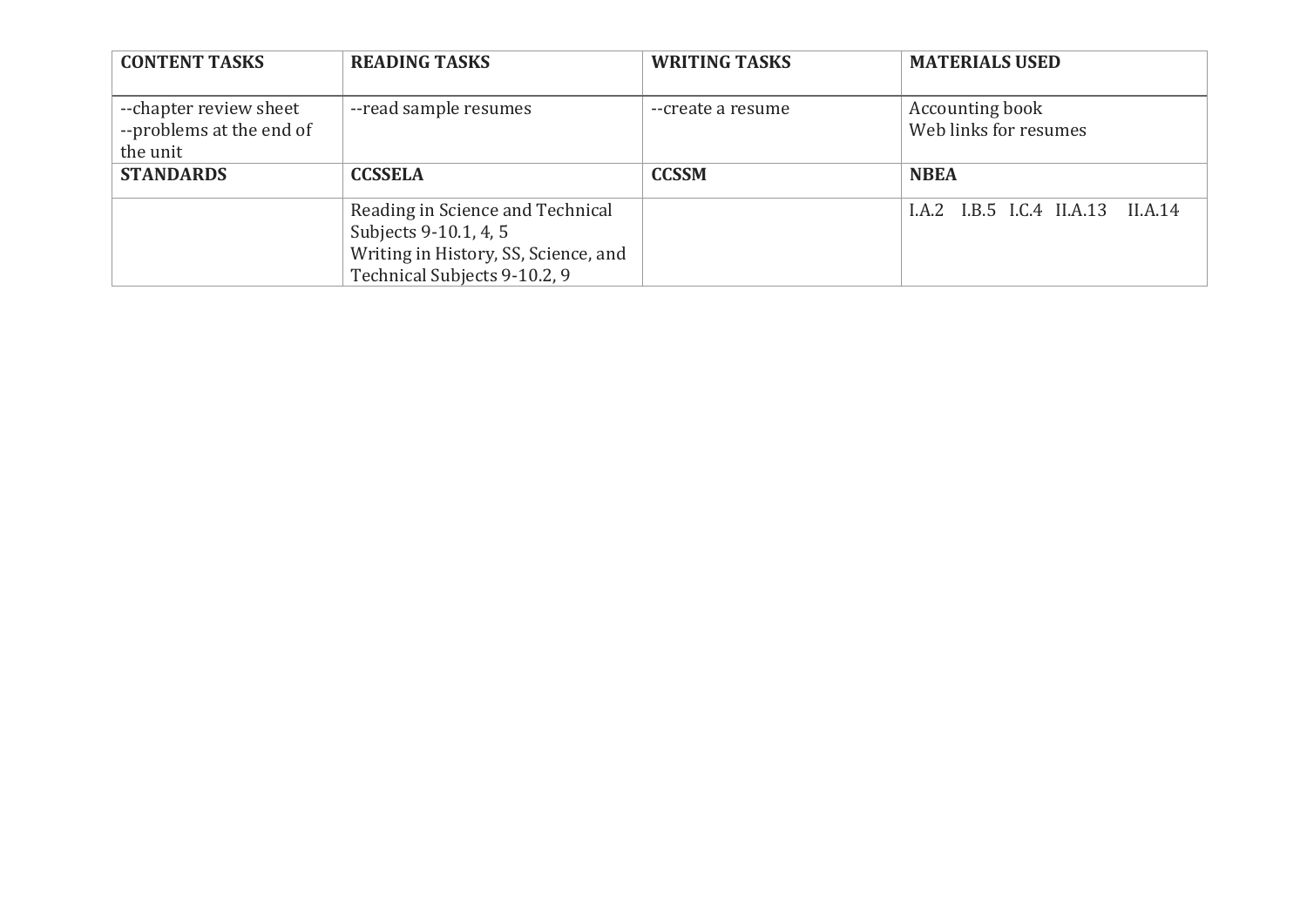| <b>SENECA HIGH SCHOOL</b><br><b>ACCOUNTING 1</b>                                                                                                                                                                                  |                                     |                                                                                                              | <b>CURRICULUM MAP</b>                   |                                                                                                                                                                                                                                                                                                                                                                                                                                    |                                                                     |                                                                                                                                                                          | <b>BUSINESS/COMPUTER EDUCATION</b>                                |
|-----------------------------------------------------------------------------------------------------------------------------------------------------------------------------------------------------------------------------------|-------------------------------------|--------------------------------------------------------------------------------------------------------------|-----------------------------------------|------------------------------------------------------------------------------------------------------------------------------------------------------------------------------------------------------------------------------------------------------------------------------------------------------------------------------------------------------------------------------------------------------------------------------------|---------------------------------------------------------------------|--------------------------------------------------------------------------------------------------------------------------------------------------------------------------|-------------------------------------------------------------------|
| <b>UNIT2</b>                                                                                                                                                                                                                      | <b>ESSENTIAL</b><br><b>QUESTION</b> |                                                                                                              | <b>CONTENT</b>                          |                                                                                                                                                                                                                                                                                                                                                                                                                                    | <b>LEARNING TARGETS</b>                                             |                                                                                                                                                                          |                                                                   |
| <b>Business</b><br>Why is<br>understanding the<br>Claims<br><b>Transactions</b><br>and the<br>accounting<br>equation crucial to<br>Accounting<br>understanding the<br>Equation<br>condition of any<br>Affect Owner's<br>business? |                                     | Property and Financial<br>Transactions that<br>Investment, Cash,<br>Credit, Revenue,<br>Expense, Withdrawals |                                         | *Describe the relationship between property and financial claims<br>*Explain the meaning of the term <i>equities</i> as it is used in accounting<br>*List and define each part of the accounting equation<br>*Learn how businesses use accounts<br>*Demonstrate the effects of transactions on the accounting equation<br>*Check the balance of accounting equation after a business<br>transaction has been analyzed and recorded |                                                                     |                                                                                                                                                                          |                                                                   |
| <b>FORMATIVE ASSESSMENT</b>                                                                                                                                                                                                       |                                     |                                                                                                              | by Owner<br><b>SUMMATIVE ASSESSMENT</b> |                                                                                                                                                                                                                                                                                                                                                                                                                                    | <b>CONTENT VOCABULARY</b>                                           |                                                                                                                                                                          | <b>ACADEMIC VOCABULARY</b>                                        |
| End of unit problems<br><b>Concept Activities</b><br>Case Study<br>Quiz                                                                                                                                                           |                                     | Unit Exam                                                                                                    |                                         | Credit<br>Assets<br>Account<br>Expense                                                                                                                                                                                                                                                                                                                                                                                             | Property<br>Owner's Equity<br><b>Accounts Payable</b><br>On Account | Financial<br>Creditor<br>Equities<br>Liabilities<br><b>Accounting Equation Business Transaction</b><br><b>Accounts Receivable</b><br>Investment<br>Revenue<br>Withdrawal | Funds<br>Acquire<br>Eventually<br>Transfer<br>Generate<br>Conduct |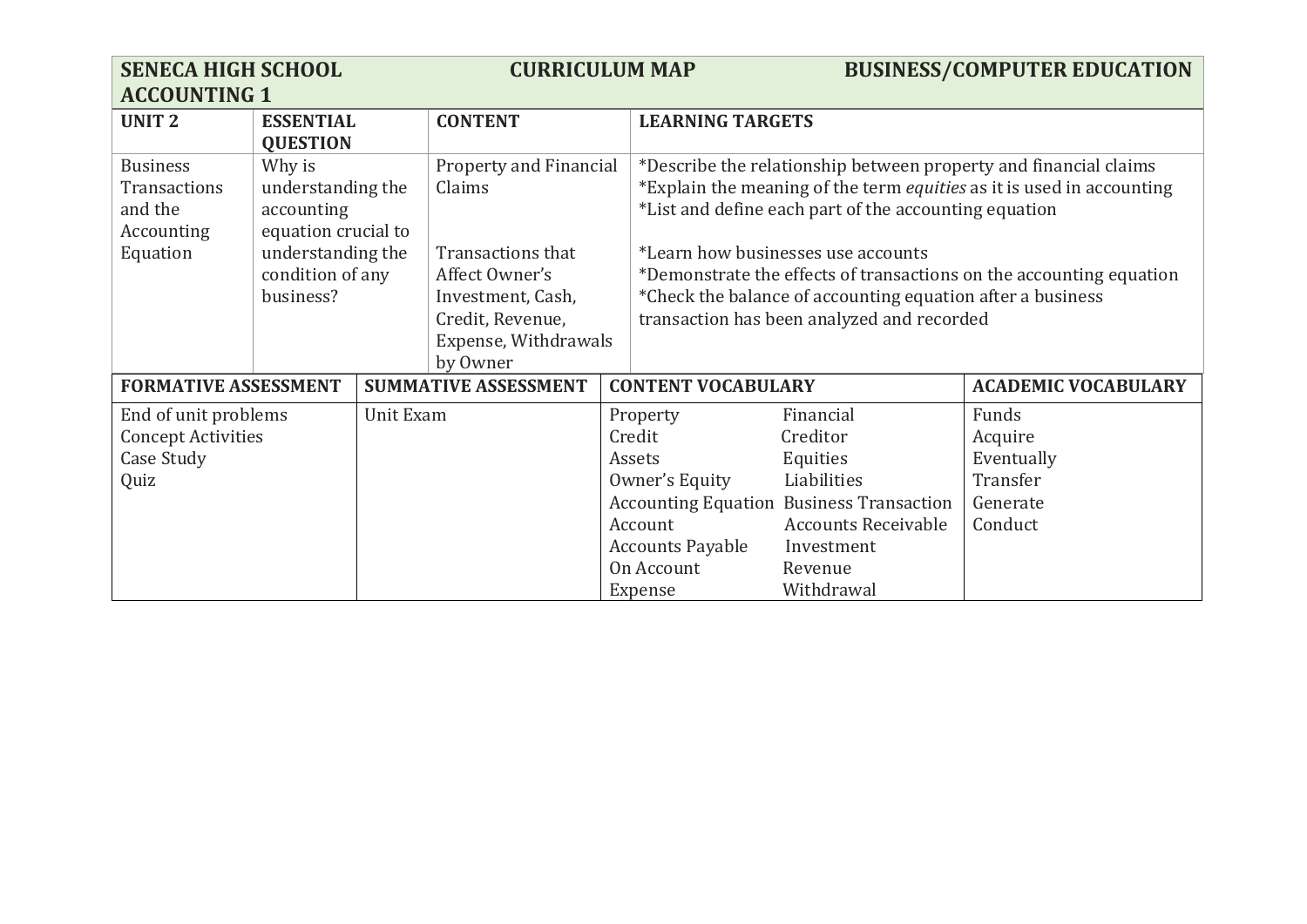| <b>CONTENT TASKS</b>                                           |                                                                                                                                   | <b>READING TASKS</b>                       |              | <b>WRITING TASKS</b>                          |             | <b>MATERIALS USED</b>                               |
|----------------------------------------------------------------|-----------------------------------------------------------------------------------------------------------------------------------|--------------------------------------------|--------------|-----------------------------------------------|-------------|-----------------------------------------------------|
| --chapter review sheet<br>--problems at the end of<br>the unit |                                                                                                                                   | --read 2 financial news articles<br>online |              | --compare two articles in a<br>one-page paper |             | Accounting book<br>Web links for newspaper articles |
| <b>STANDARDS</b>                                               | <b>CCSSELA</b>                                                                                                                    |                                            | <b>CCSSM</b> |                                               | <b>NBEA</b> |                                                     |
|                                                                | Reading in Science and Technical<br>Subjects 9-10.1, 4, 5<br>Writing in History, SS, Science, and<br>Technical Subjects 9-10.2, 9 |                                            |              | 9-12.N.Q1                                     |             | I.C.3 II.A.9 IV.G.1 V.A.2                           |

| <b>SENECA HIGH SCHOOL</b>                                                        |                                                                                                                                                                                                 |                      | <b>CURRICULUM MAP</b>                                                                                       |  |                                                                                                                                                                                                                                                                   |  | <b>BUSINESS/COMPUTER EDUCATION</b>          |                                                                                                                                                   |
|----------------------------------------------------------------------------------|-------------------------------------------------------------------------------------------------------------------------------------------------------------------------------------------------|----------------------|-------------------------------------------------------------------------------------------------------------|--|-------------------------------------------------------------------------------------------------------------------------------------------------------------------------------------------------------------------------------------------------------------------|--|---------------------------------------------|---------------------------------------------------------------------------------------------------------------------------------------------------|
| <b>ACCOUNTING 1</b>                                                              |                                                                                                                                                                                                 |                      |                                                                                                             |  |                                                                                                                                                                                                                                                                   |  |                                             |                                                                                                                                                   |
| <b>UNIT3</b>                                                                     | <b>ESSENTIAL</b><br><b>QUESTION</b>                                                                                                                                                             |                      | <b>CONTENT</b>                                                                                              |  | <b>LEARNING TARGETS</b>                                                                                                                                                                                                                                           |  |                                             |                                                                                                                                                   |
| Transactions<br>that Affect<br>Assets,<br>Liabilities, and<br>Owner's<br>Capital | Why would a<br>business need to<br>balance the money<br>it's earning with<br>the money it's<br>spending?<br>What would<br>happen to a<br>business if good<br>financial records<br>weren't kept? |                      | Accounts and the<br>Double-Entry<br><b>Accounting Equation</b><br>Applying the Rules of<br>Debit and Credit |  | *Describe the chart of accounts<br>*Explain the purpose of double-entry accounting<br>and the owner's capital account<br>*Prepare a chart of accounts<br>*Identify the normal balances of accounts<br>*Use T accounts to illustrate the rules of debit and credit |  |                                             | *Use T accounts to analyse transactions that affect assets, liabilities,<br>*Calculate the account balances after recording business transactions |
| <b>FORMATIVE ASSESSMENT</b>                                                      |                                                                                                                                                                                                 |                      | <b>SUMMATIVE ASSESSMENT</b>                                                                                 |  | <b>CONTENT VOCABULARY</b>                                                                                                                                                                                                                                         |  |                                             | <b>ACADEMIC VOCABULARY</b>                                                                                                                        |
| End of unit problems<br><b>Concept Activities</b><br>Case Study<br>Quiz          |                                                                                                                                                                                                 | Unit Exam            |                                                                                                             |  | <b>Chart of Accounts</b><br>Ledger<br>Double-entry accounting<br>Debit<br>Credit<br>T account<br>Normal balance                                                                                                                                                   |  | Physical<br>Exceed<br>Method<br>Demonstrate |                                                                                                                                                   |
| <b>CONTENT TASKS</b>                                                             |                                                                                                                                                                                                 | <b>READING TASKS</b> |                                                                                                             |  | <b>WRITING TASKS</b>                                                                                                                                                                                                                                              |  |                                             | <b>MATERIALS USED</b>                                                                                                                             |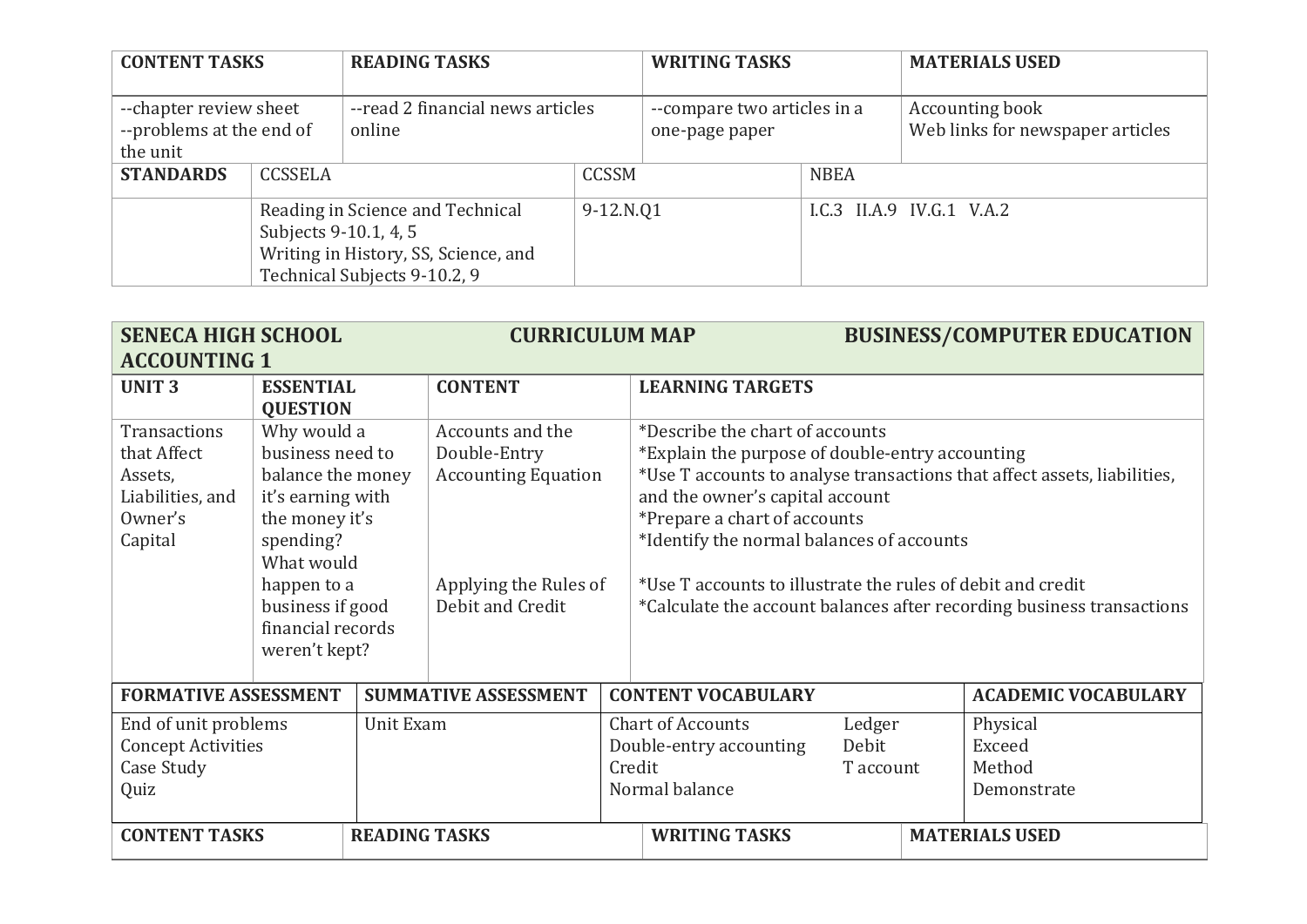| --chapter review sheet<br>--problems at the end of<br>the unit |                                                           | --Research the role of double-entry<br>accounting system |              | --create a one-page essay<br>defining the system and how<br>it gets its name |             | Accounting book<br>Web links |
|----------------------------------------------------------------|-----------------------------------------------------------|----------------------------------------------------------|--------------|------------------------------------------------------------------------------|-------------|------------------------------|
| <b>STANDARDS</b>                                               | <b>CCSSELA</b>                                            |                                                          | <b>CCSSM</b> |                                                                              | <b>NBEA</b> |                              |
|                                                                | Reading in Science and Technical<br>Subjects 9-10.3, 4, 6 |                                                          | 9-12.N.Q1    |                                                                              |             | I.A.2 I.C.3 II.A.9 V.A.7     |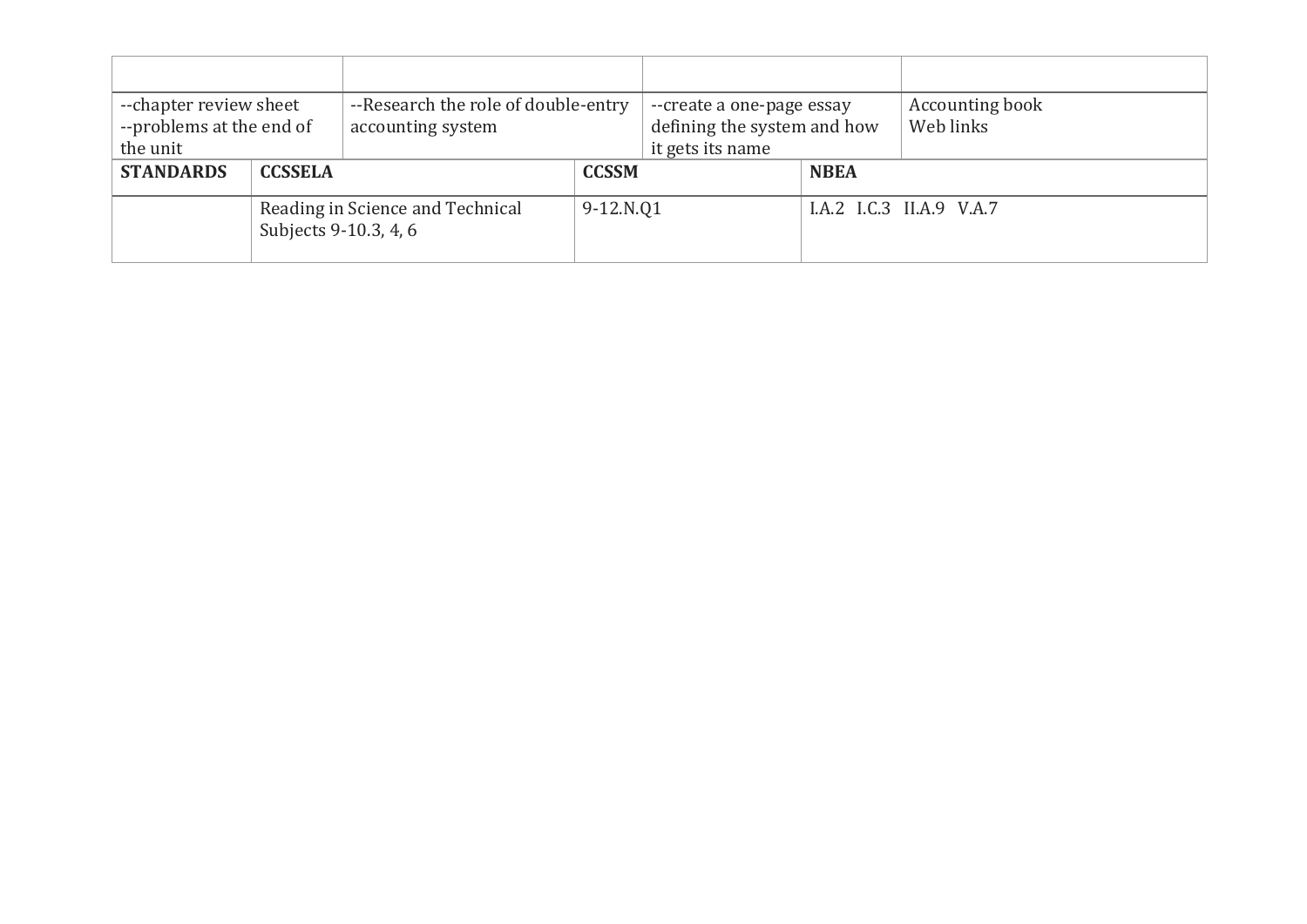| <b>SENECA HIGH SCHOOL</b><br><b>ACCOUNTING 1</b>                                     |                                                                                                | <b>CURRICULUM MAP</b> |                                                                                                       |  | <b>BUSINESS/COMPUTER EDUCATION</b>                                                                                                                                                                                                                                                    |                            |
|--------------------------------------------------------------------------------------|------------------------------------------------------------------------------------------------|-----------------------|-------------------------------------------------------------------------------------------------------|--|---------------------------------------------------------------------------------------------------------------------------------------------------------------------------------------------------------------------------------------------------------------------------------------|----------------------------|
| <b>UNIT 4</b>                                                                        | <b>ESSENTIAL</b><br><b>QUESTION</b>                                                            |                       | <b>CONTENT</b>                                                                                        |  | <b>LEARNING TARGETS</b>                                                                                                                                                                                                                                                               |                            |
| Transactions<br>that Affect<br>Revenue,<br>Expenses, and<br>Withdrawals              | Why is it important<br>for businesses to<br>monitor financial<br>changes in the<br>short-term? |                       | Relationship of<br>Revenue, Expenses,<br>and Withdrawals to<br>Owner's Equity                         |  | *Explain the difference between permanent accounts and temporary<br>accounts                                                                                                                                                                                                          |                            |
|                                                                                      |                                                                                                |                       | Applying the rules of<br>debit and credit to<br>revenue, expenses, and<br>withdrawals<br>transactions |  | *List and apply the rules of debit and credit for revenue, expense, and<br>withdrawals accounts<br>*Use T six-step method to analyse transactions affecting revenue,<br>expense, and withdrawals accounts<br><i>*Test a series of transactions for equality of debits and credits</i> |                            |
| <b>FORMATIVE ASSESSMENT</b>                                                          |                                                                                                |                       | <b>SUMMATIVE ASSESSMENT</b>                                                                           |  | <b>CONTENT VOCABULARY</b>                                                                                                                                                                                                                                                             | <b>ACADEMIC VOCABULARY</b> |
| End of unit problems<br>Unit Exam<br><b>Concept Activities</b><br>Case Study<br>Quiz |                                                                                                |                       | Equipped<br>Temporary accounts<br>Permanent accounts<br>Process<br>Task<br><b>Revenue Recognition</b> |  |                                                                                                                                                                                                                                                                                       |                            |

| <b>CONTENT TASKS</b>                                              | <b>READING TASKS</b> | <b>WRITING TASKS</b> | <b>MATERIALS USED</b> |
|-------------------------------------------------------------------|----------------------|----------------------|-----------------------|
| --chapter review sheet<br>$\overline{ }$ --problems at the end of |                      |                      | Accounting book       |
| the unit                                                          |                      |                      |                       |

| <b>STANDARDS</b> | <b>CCSSELA</b> | <b>CCSSM</b>            | <b>NBEA</b>                       |
|------------------|----------------|-------------------------|-----------------------------------|
|                  |                | $-12.S.MD.5$<br>$Q - 1$ | ? II.A.9 IV.E.1<br>I.C.2<br>I.A.2 |
|                  |                |                         |                                   |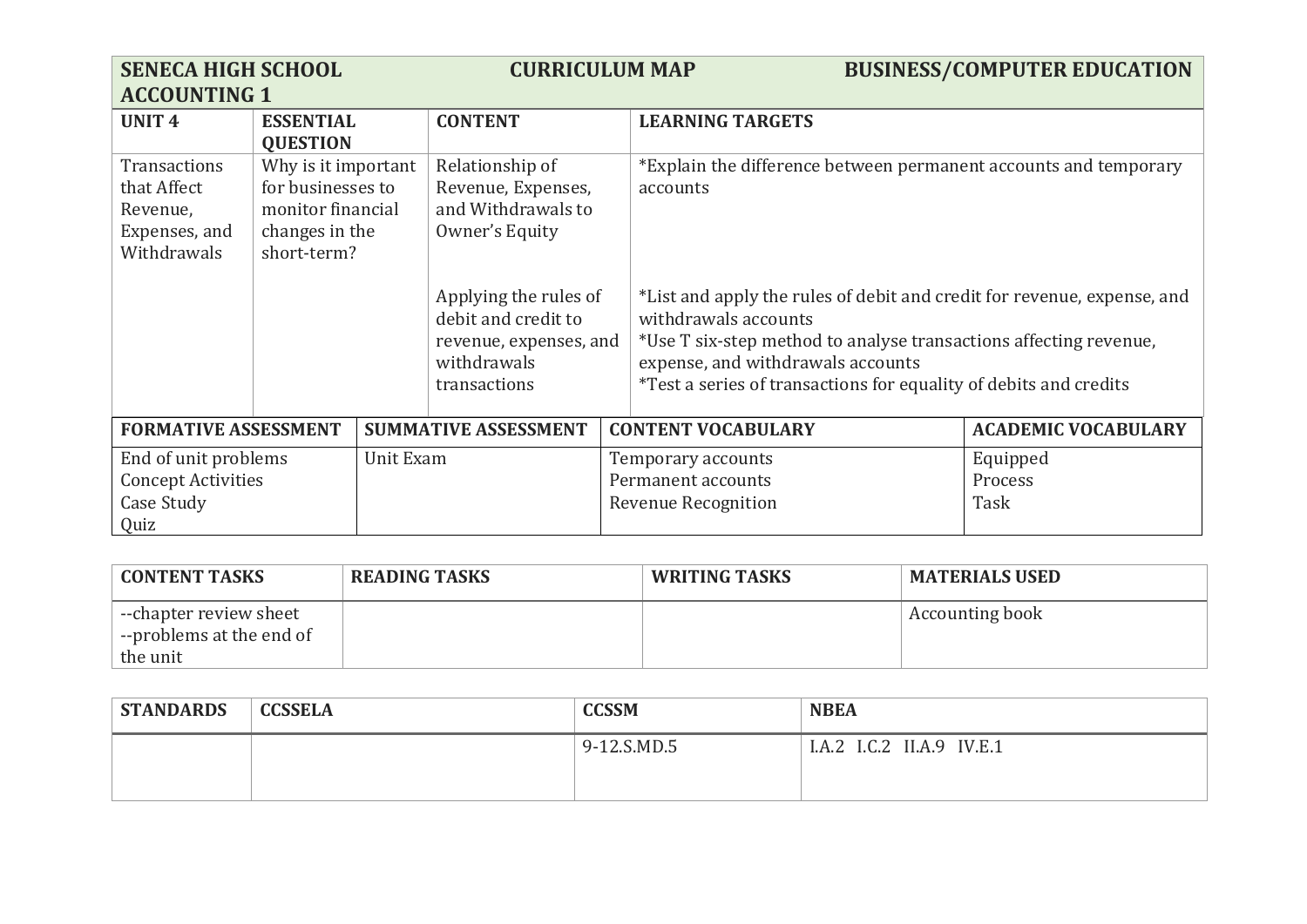| <b>SENECA HIGH SCHOOL</b><br><b>ACCOUNTING 1</b>                        |                                                                                                                                                                       |           | <b>CURRICULUM MAP</b>                                                                                                                                                                                                                                                                                                                       |                                                                                        | <b>BUSINESS/COMPUTER EDUCATION</b>                                               |                            |
|-------------------------------------------------------------------------|-----------------------------------------------------------------------------------------------------------------------------------------------------------------------|-----------|---------------------------------------------------------------------------------------------------------------------------------------------------------------------------------------------------------------------------------------------------------------------------------------------------------------------------------------------|----------------------------------------------------------------------------------------|----------------------------------------------------------------------------------|----------------------------|
| <b>UNIT 5</b>                                                           | <b>ESSENTIAL</b><br><b>QUESTION</b>                                                                                                                                   |           | <b>CONTENT</b>                                                                                                                                                                                                                                                                                                                              | <b>LEARNING TARGETS</b>                                                                |                                                                                  |                            |
| Recording<br>Transactions in<br>a General<br>Journal                    | Why might a<br>The Accounting Cycle<br>business need to<br>refer to a journal<br>entry about a<br>Recording<br>transaction?<br>Transactions in the<br>General Journal |           | *Explain the first three steps in the accounting cycle<br>*Give and describe several examples of source documents<br>*Explain the purpose of journalizing<br>*Apply information from source documents<br>*Describe the steps to make a general journal entry<br>*Make general journal entries<br>*Correct errors in general journal entries |                                                                                        |                                                                                  |                            |
| <b>FORMATIVE ASSESSMENT</b>                                             |                                                                                                                                                                       |           | <b>SUMMATIVE ASSESSMENT</b>                                                                                                                                                                                                                                                                                                                 | <b>CONTENT VOCABULARY</b>                                                              |                                                                                  | <b>ACADEMIC VOCABULARY</b> |
| End of unit problems<br><b>Concept Activities</b><br>Case Study<br>Quiz |                                                                                                                                                                       | Unit Exam |                                                                                                                                                                                                                                                                                                                                             | Accounting cycle<br>Invoice<br>Memorandum<br>Journal<br>Fiscal year<br>General journal | Source document<br>Receipt<br><b>Check Stub</b><br>Journalizing<br>Calendar year | Occur<br>Affect<br>Manual  |

| <b>CONTENT TASKS</b>                                                          | <b>READING TASKS</b>                           | <b>WRITING TASKS</b>                                                     | <b>MATERIALS USED</b>  |
|-------------------------------------------------------------------------------|------------------------------------------------|--------------------------------------------------------------------------|------------------------|
| --chapter review sheet<br>$\overline{ }$ --problems at the end of<br>the unit | --read and analyze various source<br>documents | --create sample source<br>documents to go with<br>different transactions | <b>Accounting book</b> |

| <b>STANDARDS</b> | CCSSELA                                                   | <b>CCSSM</b> | <b>NBEA</b>              |
|------------------|-----------------------------------------------------------|--------------|--------------------------|
|                  | Reading in Science and Technical<br>Subjects 9-10.3, 4, 5 |              | I.A.2 I.C.4 V.A.2 VI.A.2 |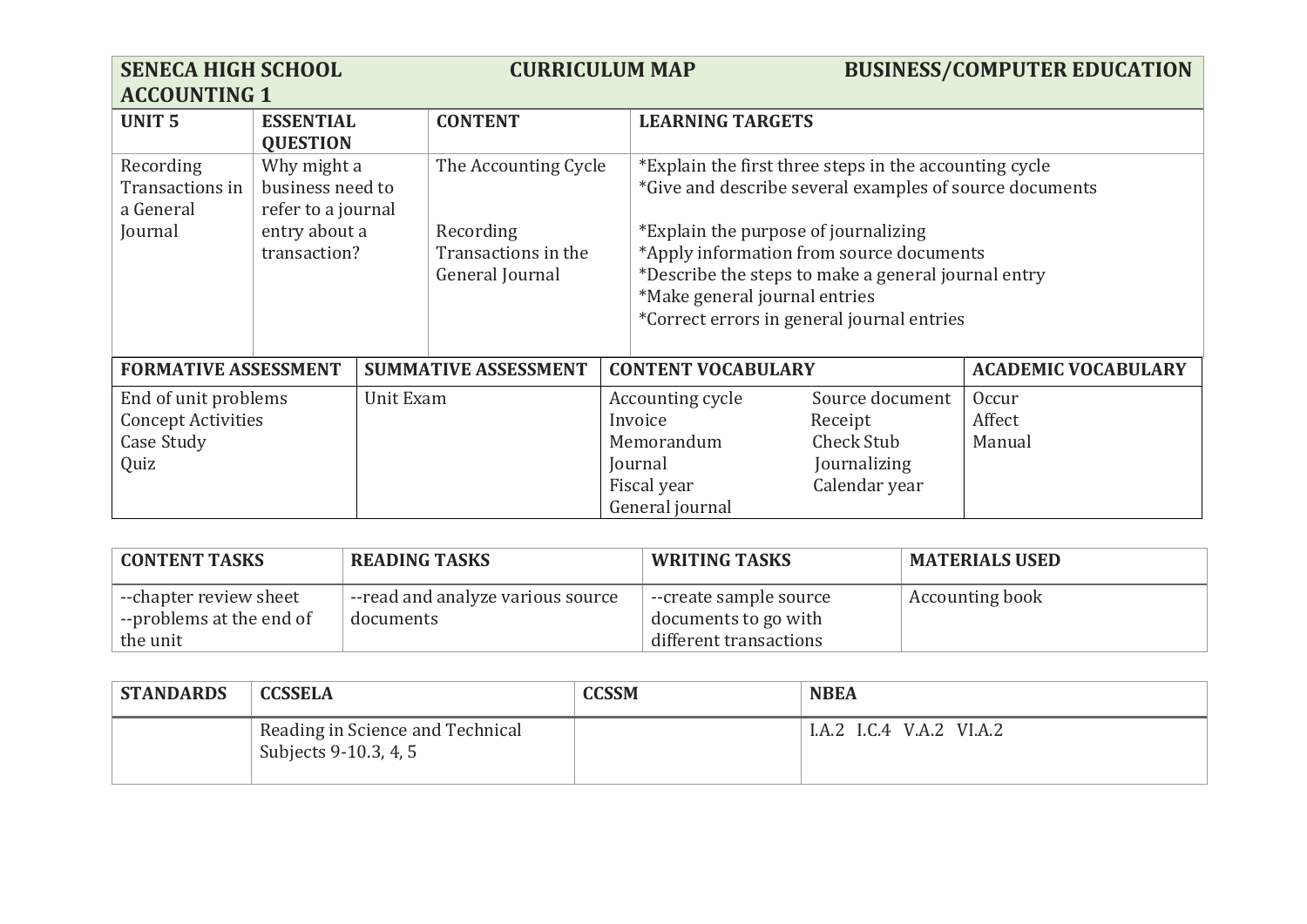| <b>SENECA HIGH SCHOOL</b><br><b>ACCOUNTING 1</b>                        |                                                            |           | <b>CURRICULUM MAP</b>               |  |                                                                 |                                                                                               | <b>BUSINESS/COMPUTER EDUCATION</b>                |
|-------------------------------------------------------------------------|------------------------------------------------------------|-----------|-------------------------------------|--|-----------------------------------------------------------------|-----------------------------------------------------------------------------------------------|---------------------------------------------------|
| <b>UNIT 6</b>                                                           | <b>ESSENTIAL</b><br><b>QUESTION</b>                        |           | <b>CONTENT</b>                      |  | <b>LEARNING TARGETS</b>                                         |                                                                                               |                                                   |
| Posting Journal<br><b>Entries to</b>                                    | Why is the general<br>ledger important to                  |           | The General Ledger                  |  |                                                                 | *Explain the purpose of the general ledger                                                    |                                                   |
| General Ledger<br>Accounts                                              | the success of a<br>business? Why is<br>the general ledger |           | The Posting Process                 |  | *Post general journal entries                                   | *Describe the steps in the posting process                                                    |                                                   |
|                                                                         | the best tool for<br>tracking finances?                    |           | Preparing a Trial<br><b>Balance</b> |  | *Prepare a trial balance                                        | *Locate and correct trial balance errors<br>*Record correcting entries in the general journal |                                                   |
| <b>FORMATIVE ASSESSMENT</b>                                             |                                                            |           | <b>SUMMATIVE ASSESSMENT</b>         |  | <b>CONTENT VOCABULARY</b>                                       |                                                                                               | <b>ACADEMIC VOCABULARY</b>                        |
| End of unit problems<br><b>Concept Activities</b><br>Case Study<br>Quiz |                                                            | Unit Exam |                                     |  | Posting<br>Ledger account forms<br>Trial balance<br>Slide Error | General Ledger<br>Proving the ledger<br><b>Transposition Error</b><br><b>Correcting Entry</b> | Vary<br>Impact<br>Summarize<br>Assurance<br>Error |

| <b>CONTENT TASKS</b>                                           | <b>READING TASKS</b>                       | <b>WRITING TASKS</b>                        | <b>MATERIALS USED</b>                               |
|----------------------------------------------------------------|--------------------------------------------|---------------------------------------------|-----------------------------------------------------|
| --chapter review sheet<br>--problems at the end of<br>the unit | --research accounting software<br>packages | --compare and contrast<br>software packages | Accounting book<br>Web links for writing assignment |

| <b>STANDARDS</b> | <b>CCSSELA</b>                                        | <b>CCSSM</b> | <b>NBEA</b>                |
|------------------|-------------------------------------------------------|--------------|----------------------------|
|                  | Reading in Science and Technical<br>Subjects 9-10.3-6 | 9-12.A.REI.1 | I.B.2 I.B.3 I.C.4 $VI.B/1$ |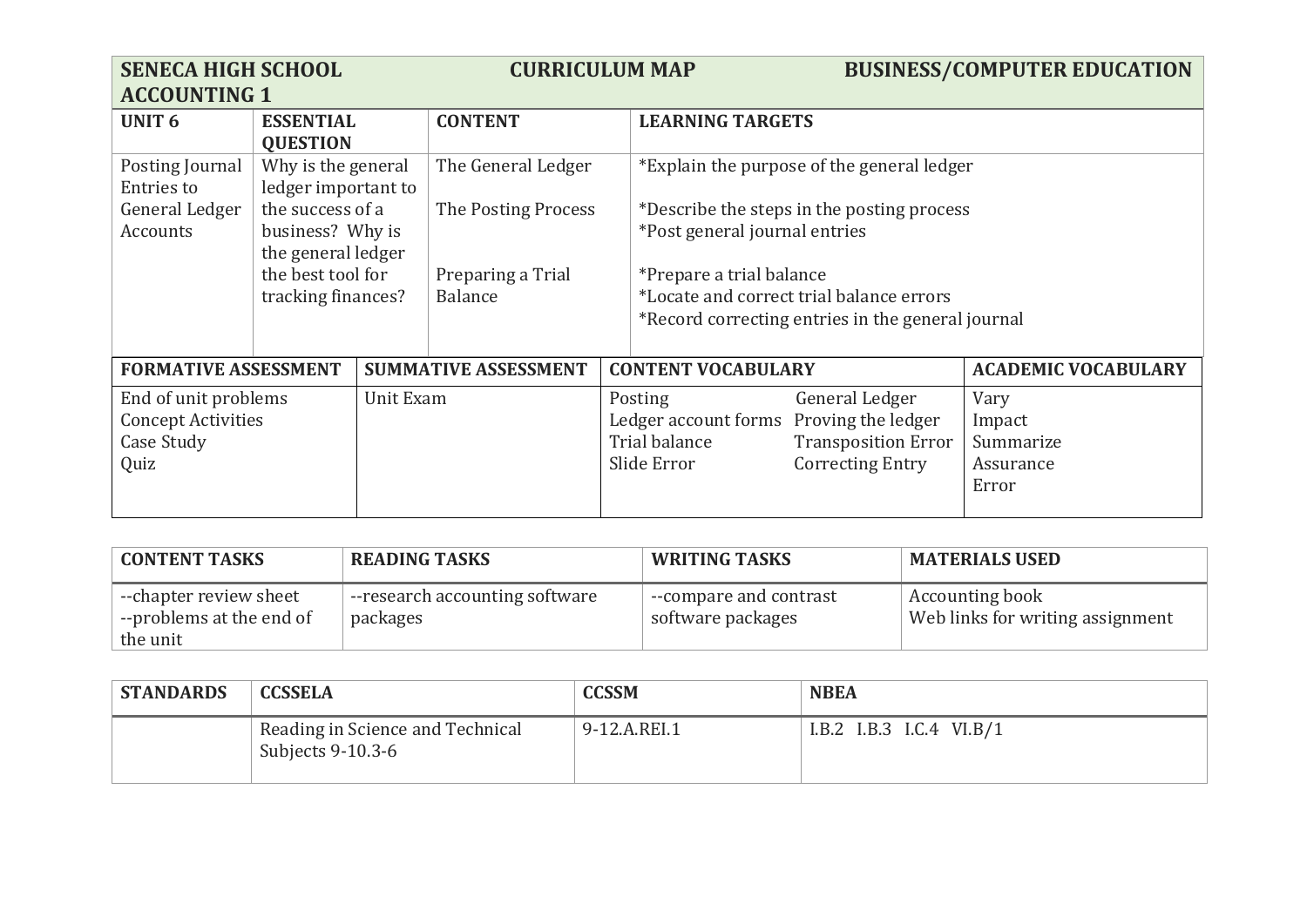| <b>SENECA HIGH SCHOOL</b><br><b>ACCOUNTING 1</b>                                     |                                     | <b>CURRICULUM MAP</b>                                                                                                |                                                                     |  |                                                                                                                                                                            | <b>BUSINESS/COMPUTER EDUCATION</b> |                            |
|--------------------------------------------------------------------------------------|-------------------------------------|----------------------------------------------------------------------------------------------------------------------|---------------------------------------------------------------------|--|----------------------------------------------------------------------------------------------------------------------------------------------------------------------------|------------------------------------|----------------------------|
| <b>UNIT7</b>                                                                         | <b>ESSENTIAL</b><br><b>QUESTION</b> |                                                                                                                      | <b>CONTENT</b>                                                      |  | <b>LEARNING TARGETS</b>                                                                                                                                                    |                                    |                            |
| The Six-<br>Column<br>Worksheet                                                      | an important                        | Why is the six-<br>Preparing the<br>column worksheet<br>Worksheet<br>accounting tool?<br>Completing the<br>Worksheet |                                                                     |  | *Explain the purpose of the six-column worksheet<br>*Describe the parts of a six-column worksheet<br>*Prepare a six-column worksheet<br>*Calculate net income and net loss |                                    |                            |
| <b>FORMATIVE ASSESSMENT</b>                                                          |                                     |                                                                                                                      | <b>SUMMATIVE ASSESSMENT</b>                                         |  | <b>CONTENT VOCABULARY</b>                                                                                                                                                  |                                    | <b>ACADEMIC VOCABULARY</b> |
| End of unit problems<br>Unit Exam<br><b>Concept Activities</b><br>Case Study<br>Quiz |                                     |                                                                                                                      | Worksheet<br>Ruling<br>Matching principle<br>Net income<br>Net loss |  | Period<br>Imply<br>Compute<br>Accurate                                                                                                                                     |                                    |                            |

| <b>CONTENT TASKS</b>                                           | <b>READING TASKS</b>                            | <b>WRITING TASKS</b>                                | <b>MATERIALS USED</b>                                       |
|----------------------------------------------------------------|-------------------------------------------------|-----------------------------------------------------|-------------------------------------------------------------|
| --chapter review sheet<br>--problems at the end of<br>the unit | --research the role of money in<br>civilization | --create PowerPoint<br>presentation on the findings | <b>Accounting book</b><br>Web links<br>Microsoft PowerPoint |

| <b>STANDARDS</b> | <b>CCSSELA</b>                                                                                                                | <b>CCSSM</b> | <b>NBEA</b>                 |
|------------------|-------------------------------------------------------------------------------------------------------------------------------|--------------|-----------------------------|
|                  | Reading in Science and Technical<br>Subjects 9-10.3-6<br>Writing in History, SS, Science, and<br>Technical Subjects 9-10.7, 9 | 9-12.N.Q1    | I.C.4 VI.A.2 VII,B.2 VI.B.3 |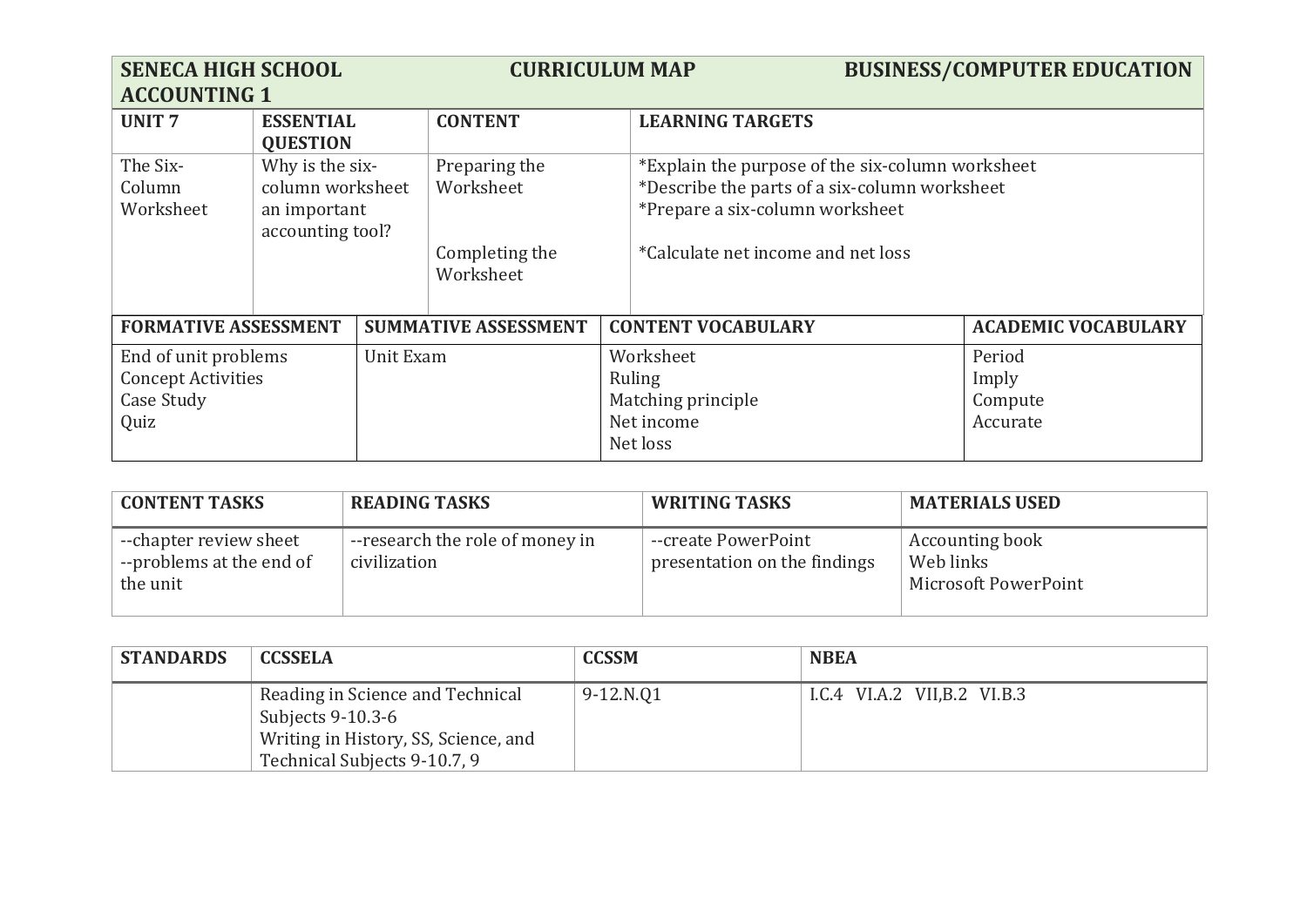| <b>SENECA HIGH SCHOOL</b><br><b>ACCOUNTING 1</b>                        |                                                              |           | <b>CURRICULUM MAP</b>                                      |                                                                                                                                                                                                                             |                                                                                                                                | <b>BUSINESS/COMPUTER EDUCATION</b>                                 |
|-------------------------------------------------------------------------|--------------------------------------------------------------|-----------|------------------------------------------------------------|-----------------------------------------------------------------------------------------------------------------------------------------------------------------------------------------------------------------------------|--------------------------------------------------------------------------------------------------------------------------------|--------------------------------------------------------------------|
| <b>UNIT 8</b>                                                           | <b>ESSENTIAL</b><br><b>QUESTION</b>                          |           | <b>CONTENT</b>                                             |                                                                                                                                                                                                                             | <b>LEARNING TARGETS</b>                                                                                                        |                                                                    |
| Financial<br>Statements for<br>a Sole                                   | What is the basis<br>for making good<br>financial decisions? |           | The Income Statement                                       |                                                                                                                                                                                                                             | *Explain the purpose of the income statement<br>*Prepare an income statement                                                   |                                                                    |
| Proprietorship                                                          |                                                              |           | The Statement of<br>Changes in Owner's<br>Equity           |                                                                                                                                                                                                                             | *Prepare a statement of changes in owner's equity                                                                              | *Explain the purpose of the statement of changes in owner's equity |
|                                                                         |                                                              |           | The Balance Sheet and<br><b>Statement of Cash</b><br>Flows | *Explain the purpose of a balance sheet<br>*Prepare a balance sheet                                                                                                                                                         | *Explain the purpose of the statement of cash flows<br>*Explain ratio analysis and computer ratios                             |                                                                    |
| <b>FORMATIVE ASSESSMENT</b>                                             |                                                              |           | <b>SUMMATIVE ASSESSMENT</b>                                | <b>CONTENT VOCABULARY</b>                                                                                                                                                                                                   |                                                                                                                                | <b>ACADEMIC VOCABULARY</b>                                         |
| End of unit problems<br><b>Concept Activities</b><br>Case Study<br>Quiz |                                                              | Unit Exam |                                                            | Statement of changes in owner's equity<br><b>Financial statements</b><br>Balance sheet<br>Statement of cash flows<br>Profitability ratio<br>Return on sales<br><b>Current liabilities</b><br>Liquidity ratio<br>Quick ratio | Income statement<br>Report form<br>Ratio analysis<br>Profitability ratio<br>Current assets<br>Working capital<br>Current ratio | Evaluate<br>Illustrates<br>Available<br>Converted                  |

| <b>CONTENT TASKS</b>     | <b>READING TASKS</b>                | <b>WRITING TASKS</b>          | <b>MATERIALS USED</b> |
|--------------------------|-------------------------------------|-------------------------------|-----------------------|
| --chapter review sheet   | --Obtain financial statements for a | --Create a PowerPoint         | Accounting book       |
| --problems at the end of | company online and analyze the      | presentation on the financial | Web links             |
| the unit                 | statements using ratio analysis     | position of the company       | Microsoft PowerPoint  |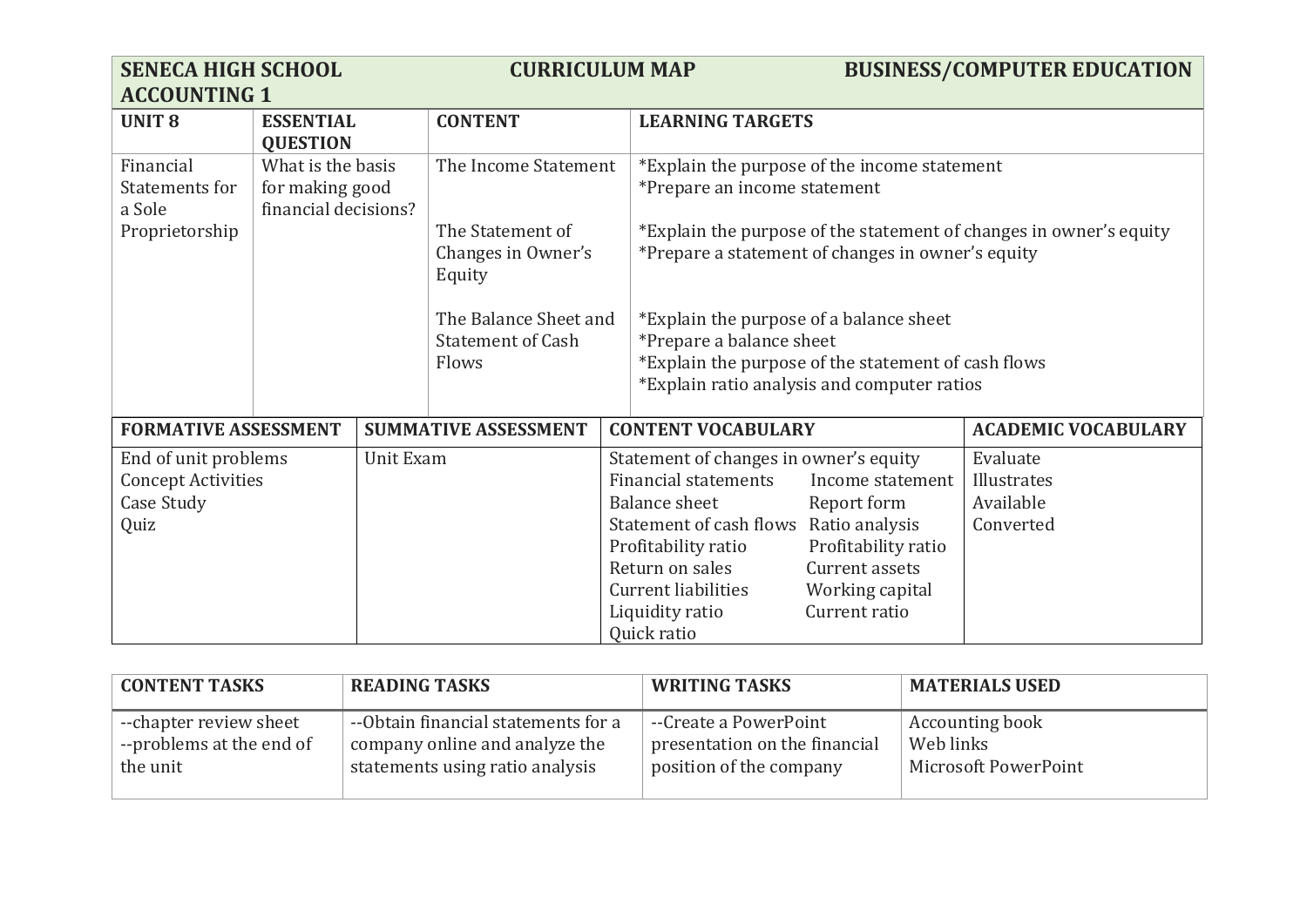| <b>STANDARDS</b> | <b>CCSSELA</b>                                                                                                                   | <b>CCSSM</b> | <b>NBEA</b>                 |
|------------------|----------------------------------------------------------------------------------------------------------------------------------|--------------|-----------------------------|
|                  | Reading in Science and Technical<br>Subjects 9-10.3-6, 9<br>Writing in History, SS, Science, and<br>Technical Subjects 9-10.2, 7 | 9-12.A.REI.1 | I.C.4 II.A.7 III.A.4 V.A.10 |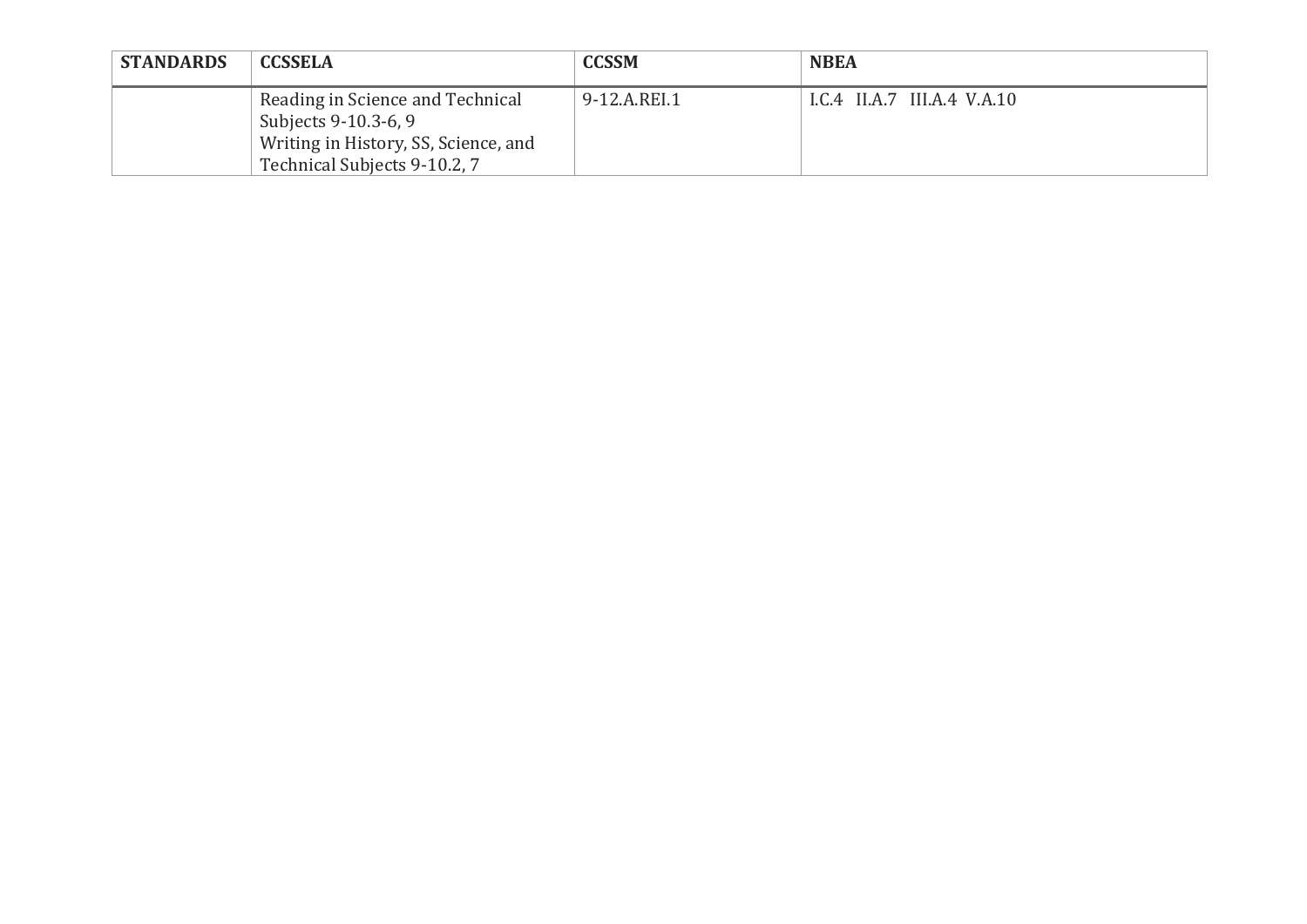| <b>SENECA HIGH SCHOOL</b><br><b>ACCOUNTING 1</b>                                     |                                                                                                                               | <b>CURRICULUM MAP</b> |                                                                                                                                |                                                                                           | <b>BUSINESS/COMPUTER EDUCATION</b>                                                                                                                                                                                                                                                                                                                                        |                            |
|--------------------------------------------------------------------------------------|-------------------------------------------------------------------------------------------------------------------------------|-----------------------|--------------------------------------------------------------------------------------------------------------------------------|-------------------------------------------------------------------------------------------|---------------------------------------------------------------------------------------------------------------------------------------------------------------------------------------------------------------------------------------------------------------------------------------------------------------------------------------------------------------------------|----------------------------|
| <b>UNIT9</b>                                                                         | <b>ESSENTIAL</b><br><b>QUESTION</b>                                                                                           |                       | <b>CONTENT</b>                                                                                                                 |                                                                                           | <b>LEARNING TARGETS</b>                                                                                                                                                                                                                                                                                                                                                   |                            |
| Completing the<br>Accounting<br>Cycle for a Sole<br>Proprietorship                   | What activities<br>have to be done at<br>the end of an<br>accounting period<br>and why is it<br>important to the<br>business? |                       | <b>Preparing Closing</b><br>Entries<br><b>Posting Closing Entries</b><br>and Preparing a Post-<br><b>Closing Trial Balance</b> |                                                                                           | *Explain why it is necessary to update accounts through closing<br>entries<br>*Explain the purpose of the Income Summary account<br>*Explain the relationship between the Income Summary account and<br>the capital account<br>*Analyze and journalize the closing entries<br>*Post to the closing entries to the general ledger<br>*Prepare a post-closing trial balance |                            |
| <b>FORMATIVE ASSESSMENT</b>                                                          |                                                                                                                               |                       | <b>SUMMATIVE ASSESSMENT</b>                                                                                                    |                                                                                           | <b>CONTENT VOCABULARY</b>                                                                                                                                                                                                                                                                                                                                                 | <b>ACADEMIC VOCABULARY</b> |
| End of unit problems<br>Unit Exam<br><b>Concept Activities</b><br>Case Study<br>Quiz |                                                                                                                               |                       |                                                                                                                                | Closing entries<br>Income Summary account<br>Compound entry<br>Post-closing trial balance | Similarly<br>Procedure<br>Require                                                                                                                                                                                                                                                                                                                                         |                            |

| <b>CONTENT TASKS</b>                                           | <b>READING TASKS</b> | <b>WRITING TASKS</b> | <b>MATERIALS USED</b>  |
|----------------------------------------------------------------|----------------------|----------------------|------------------------|
| --chapter review sheet<br>--problems at the end of<br>the unit |                      |                      | <b>Accounting book</b> |

| <b>STANDARDS</b> | <b>CCSSELA</b> | <b>CCSSM</b> | <b>NBEA</b>                |
|------------------|----------------|--------------|----------------------------|
|                  |                | $9-12.N.Q.1$ | I.B.1 VI.A.9 V.A.11 VI.A.2 |
|                  |                |              |                            |
|                  |                |              |                            |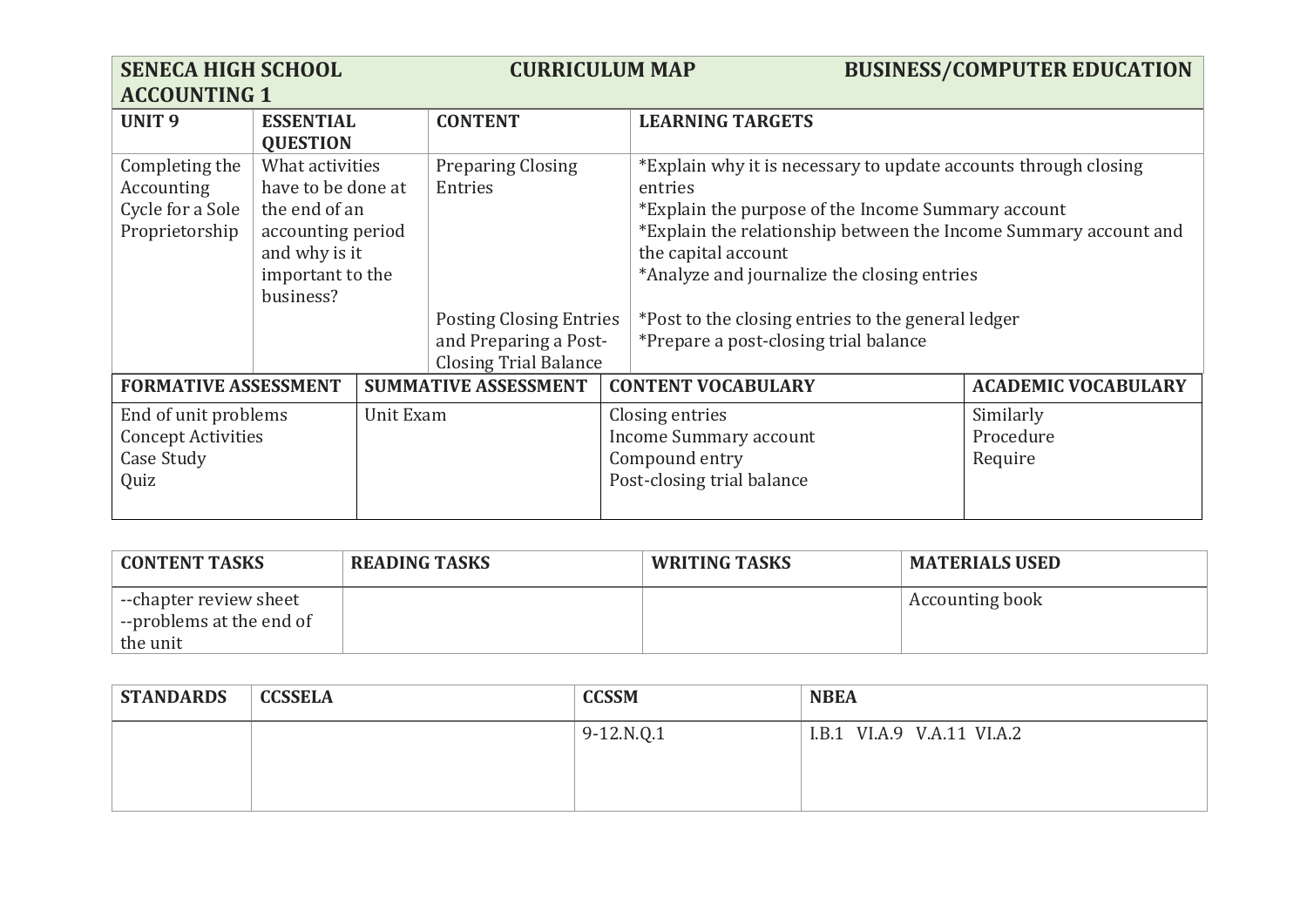| <b>SENECA HIGH SCHOOL</b><br><b>ACCOUNTING 1</b>                        |                                              |                | <b>CURRICULUM MAP</b>             |                                                                                                                                                                                                                                                                                                                                                                                                         | <b>BUSINESS/COMPUTER EDUCATION</b>                                                                                                                                                      |                            |
|-------------------------------------------------------------------------|----------------------------------------------|----------------|-----------------------------------|---------------------------------------------------------------------------------------------------------------------------------------------------------------------------------------------------------------------------------------------------------------------------------------------------------------------------------------------------------------------------------------------------------|-----------------------------------------------------------------------------------------------------------------------------------------------------------------------------------------|----------------------------|
| <b>UNIT 10</b><br><b>ESSENTIAL</b><br><b>QUESTION</b>                   |                                              | <b>CONTENT</b> | <b>LEARNING TARGETS</b>           |                                                                                                                                                                                                                                                                                                                                                                                                         |                                                                                                                                                                                         |                            |
| <b>Cash Controls</b><br>and Banking<br>Activities                       | How do banks help<br>us manage our<br>money? |                | <b>Banking Procedures</b>         | *Describe the internal controls used to protect cash<br>*Describe the forms needed to open and use a checking account<br>*Record information in check stubs<br>*Prepare a check<br>*Prepare a bank deposit                                                                                                                                                                                              |                                                                                                                                                                                         |                            |
|                                                                         |                                              |                | Reconciling the Bank<br>Statement | *Reconcile a bank statement<br>*Journalize and post entries relating to bank service charges<br>*Describe the uses of the electronic fund transfer system                                                                                                                                                                                                                                               |                                                                                                                                                                                         |                            |
| <b>FORMATIVE ASSESSMENT</b>                                             |                                              |                | <b>SUMMATIVE ASSESSMENT</b>       | <b>CONTENT VOCABULARY</b>                                                                                                                                                                                                                                                                                                                                                                               |                                                                                                                                                                                         | <b>ACADEMIC VOCABULARY</b> |
| End of unit problems<br><b>Concept Activities</b><br>Case Study<br>Quiz |                                              | Unit Exam      |                                   | Internal controls<br>Checking account<br>Depositor<br>Deposit slip<br><b>Blank endorsement</b><br>Special endorsement<br>Restrictive endorsement Drawer<br>Voiding a check<br>Canceled checks<br>Outstanding checks<br>Outstanding deposits<br>Bank service charge<br>Stop payment order<br>Reconciling the bank statement<br>Electronic funds transfer system (EFTS)<br>Automated teller machine (ATM) | <b>External controls</b><br>Check<br>Signature card<br>Endorsement<br>Payee<br>Drawee<br><b>Bank statement</b><br>Imaged checks<br>Check 21<br>Bankcard<br>NSF check<br>Postdated check | Reliable<br>Issue<br>Funds |

| <b>CONTENT TASKS</b>                               | <b>READING TASKS</b>                            | <b>WRITING TASKS</b> | <b>MATERIALS USED</b>                             |
|----------------------------------------------------|-------------------------------------------------|----------------------|---------------------------------------------------|
| --chapter review sheet<br>--problems at the end of | --Read and analyze different bank<br>statements |                      | <b>Accounting book</b><br>Web links for resumes " |
| the unit                                           |                                                 |                      |                                                   |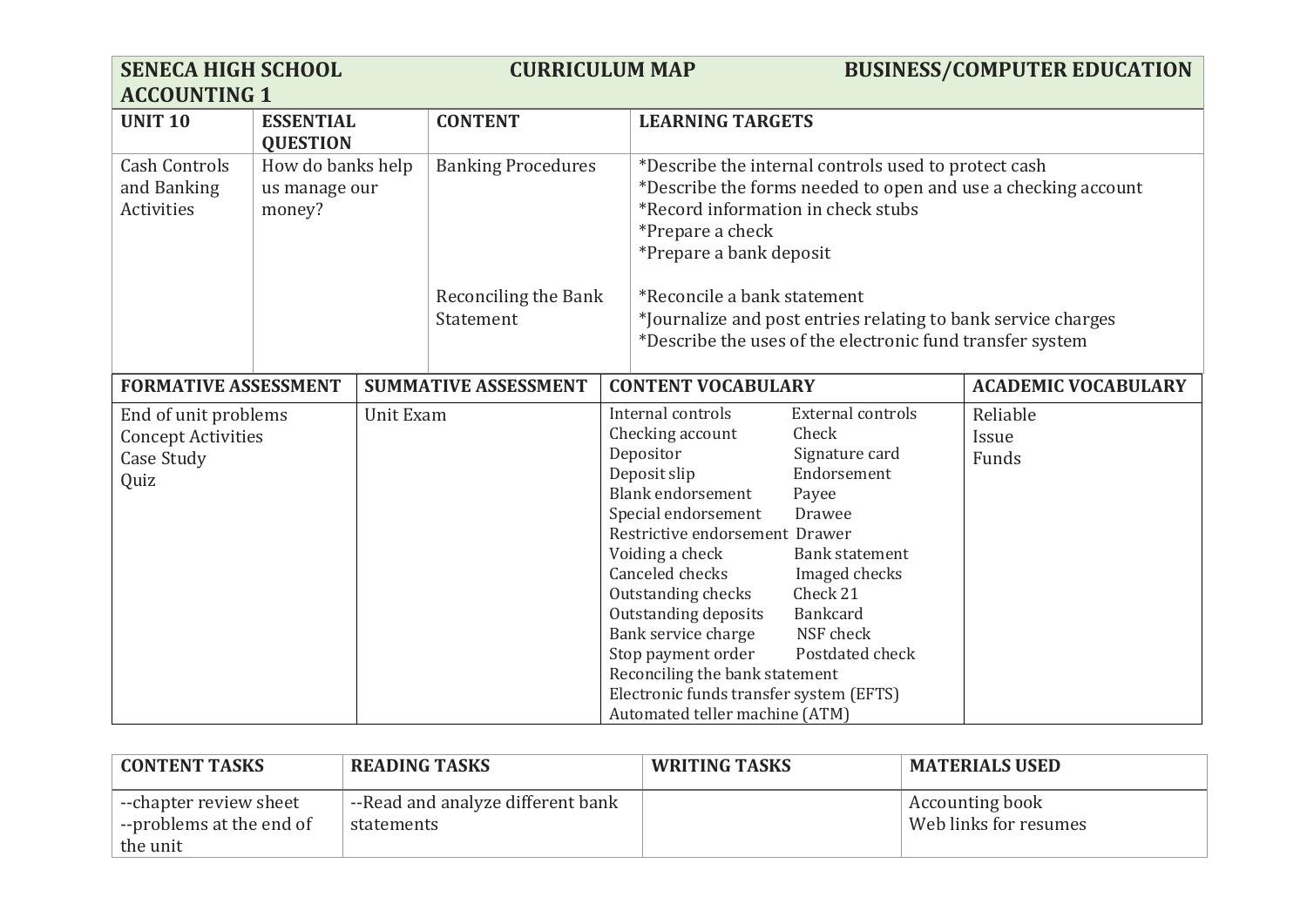| <b>STANDARDS</b> | <b>CCSSELA</b>                                        | <b>CCSSM</b> | <b>NBEA</b>               |
|------------------|-------------------------------------------------------|--------------|---------------------------|
|                  | Reading in Science and Technical<br>Subjects 9-10.3-6 | 9-12.N.Q.1   | I.C.3 I.C.4 VI.A.1 VI.A.2 |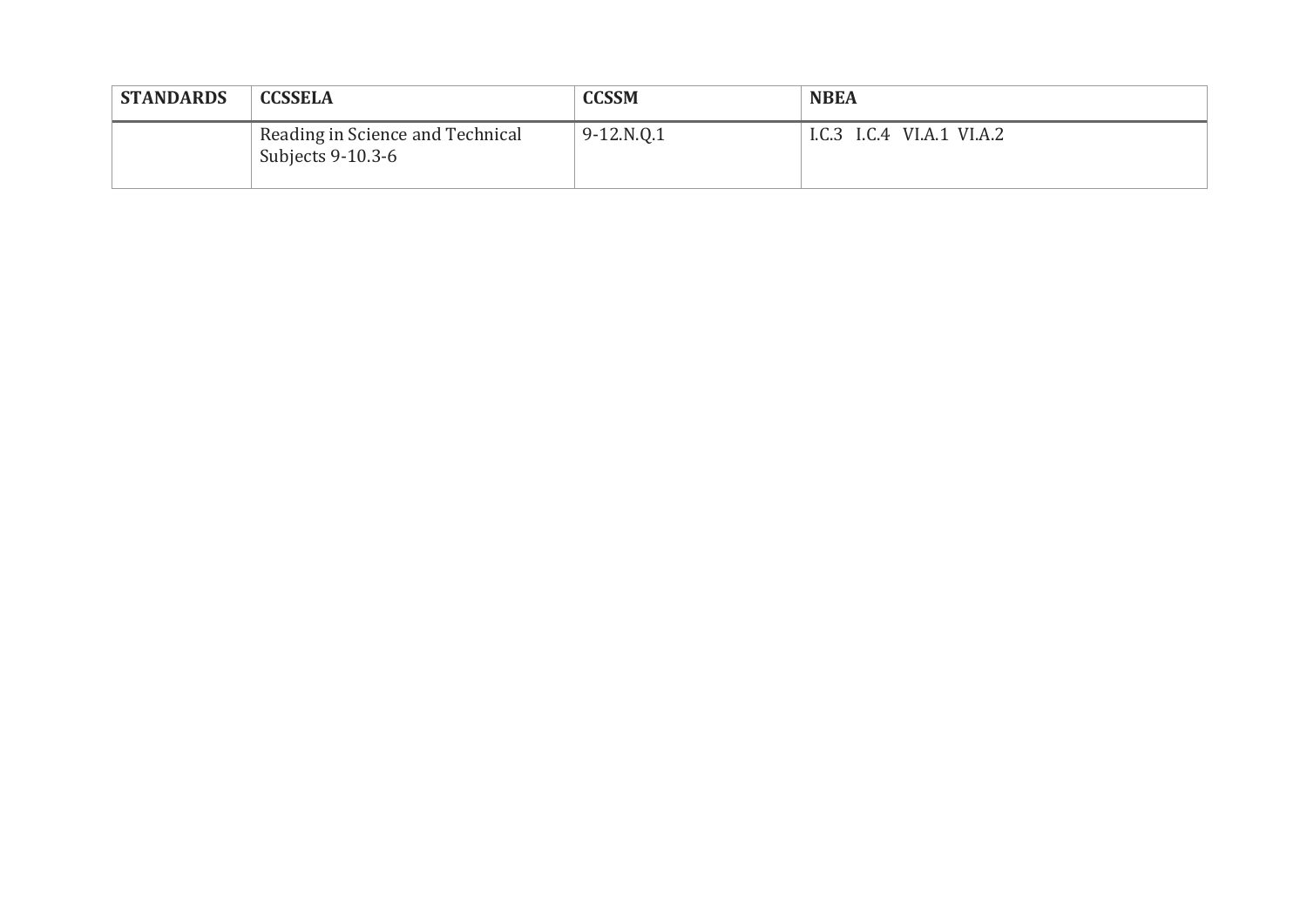| <b>SENECA HIGH SCHOOL</b><br><b>ACCOUNTING 1</b>                               |                                                                                                                                                                                                   | <b>CURRICULUM MAP</b> |                                                                            |  | <b>BUSINESS/COMPUTER EDUCATION</b>                                                                                                                                                                                                                                                                                                                                                                                                                                                                                                                           |                                                                                                                                                                           |                                                                                             |
|--------------------------------------------------------------------------------|---------------------------------------------------------------------------------------------------------------------------------------------------------------------------------------------------|-----------------------|----------------------------------------------------------------------------|--|--------------------------------------------------------------------------------------------------------------------------------------------------------------------------------------------------------------------------------------------------------------------------------------------------------------------------------------------------------------------------------------------------------------------------------------------------------------------------------------------------------------------------------------------------------------|---------------------------------------------------------------------------------------------------------------------------------------------------------------------------|---------------------------------------------------------------------------------------------|
| <b>UNIT 11</b>                                                                 | <b>ESSENTIAL</b><br><b>QUESTION</b>                                                                                                                                                               |                       | <b>CONTENT</b>                                                             |  | <b>LEARNING TARGETS</b>                                                                                                                                                                                                                                                                                                                                                                                                                                                                                                                                      |                                                                                                                                                                           |                                                                                             |
| Accounting for<br>a Payroll<br>System                                          | What safeguards do<br>employers use to<br>ensure that<br>employee payrolls<br>are accurate and<br>protected?<br>What<br>responsibilities<br>does an employer<br>accept in the<br>payroll process? |                       | <b>Payroll Accounting</b><br>Payroll Liabilities and<br><b>Tax Records</b> |  | *Explain the importance of accurate payroll records<br>*Compute gross pay using different methods<br>*Explain and compute employee-paid withholdings<br>*Compute net pay<br>*Prepare payroll registers<br>*Explain the methods of distributing payroll funds<br>*Prepare an employee's earnings record<br>*Record payroll transactions in the general journal<br>*Describe the employer's payroll taxes<br>*Compute and complete payroll tax expense forms<br>*Record the payment of tax liabilities in the general journal<br>*Complete payroll tax reports |                                                                                                                                                                           |                                                                                             |
| <b>FORMATIVE ASSESSMENT</b>                                                    |                                                                                                                                                                                                   |                       | <b>SUMMATIVE ASSESSMENT</b>                                                |  | <b>CONTENT VOCABULARY</b>                                                                                                                                                                                                                                                                                                                                                                                                                                                                                                                                    |                                                                                                                                                                           | <b>ACADEMIC VOCABULARY</b>                                                                  |
| End of unit problems<br><b>Concept Activities</b><br><b>Case Study</b><br>Quiz |                                                                                                                                                                                                   | <b>Unit Exam</b>      |                                                                            |  | Payroll<br>Payroll clerk<br>Salary<br>Time card<br>Electronic badge readers<br>Overtime rate<br>Withholding allowance<br>Payroll register<br>Direct deposit<br><b>Accumulated earnings</b><br>Unemployment taxes<br>Payroll Tax Expense<br>Form 8109<br>Employee's earnings record<br>Federal Unemployment Tax Act (FUTA)<br>State Unemployment Tax Act (SUTA)                                                                                                                                                                                               | Pay Period<br>Gross earnings<br>Wage<br>Commission<br>Piece rate<br>Deduction<br>401K plan<br>Net Pay<br>Salaries expense<br>Form 941<br>Form W-3<br>Form 940<br>Form W-2 | Percentage<br>Synonym<br>Range<br>Appropriate<br>Federal<br>Temporary<br>Interval<br>Annual |